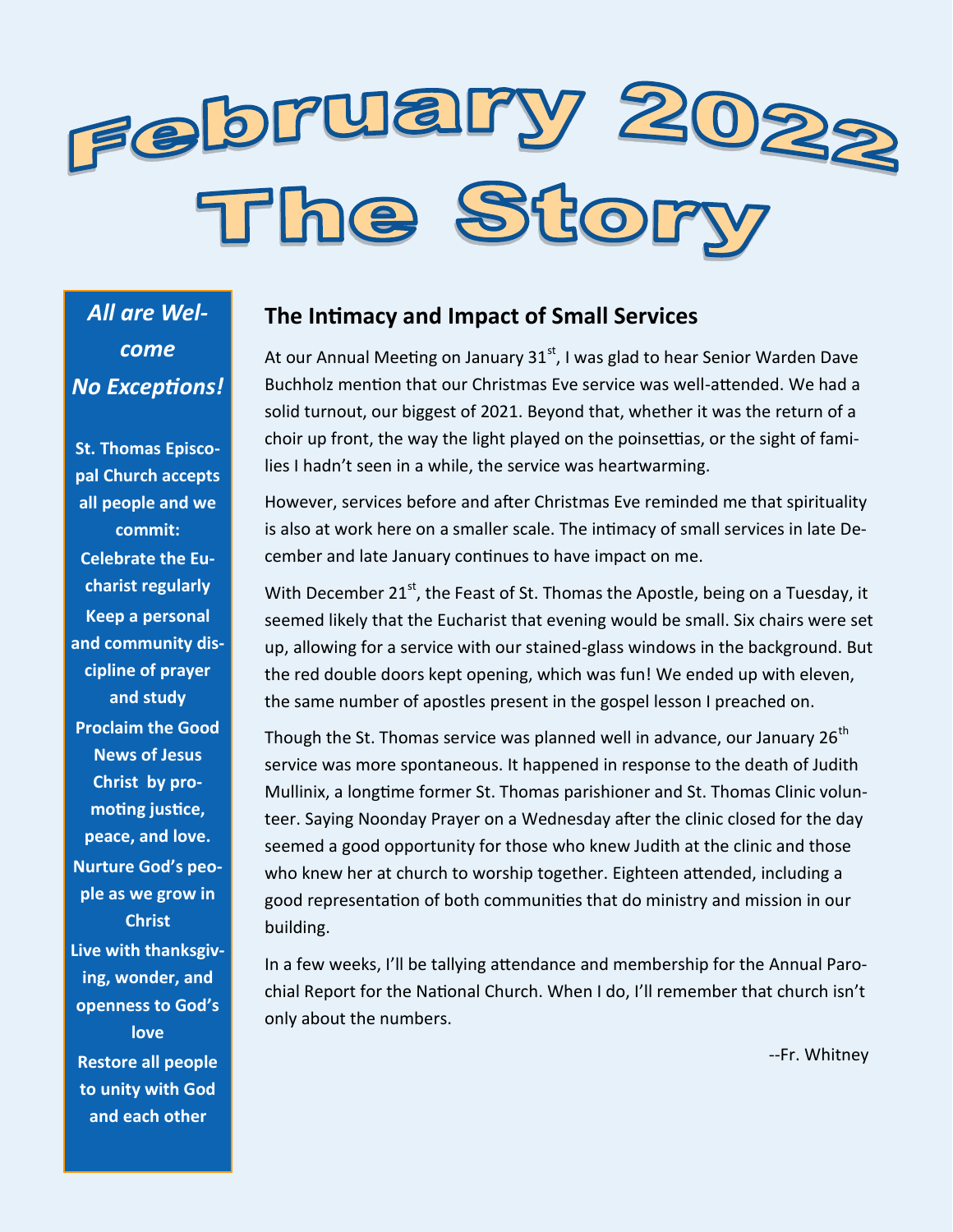### **Interchurch Food Pantry Seeks Items**

Thanks to everyone who donated items in January on behalf of St. Thomas for the Interchurch Food Pantry of Johnson County.

For February the Food Pantry is asking for canned goods and non-perishable boxed food items. We will be collecting donations at church on **February** 

premium premit premium

**20th**, the third Sunday of the month. Please contact Cheryl Faust if you would like to help: 317-374-3197 or mammyfaust@hotmail.com





# Pay Pledges Online

**The Bishop's office is continuing to process online gifts on behalf of congregations. If you wish to pay your pledge online, visit [Give Now](https://onrealm.org/indydio/-/give/covid19)  [\(onrealm.org\)](https://onrealm.org/indydio/-/give/covid19) and select Give to a Congregation. Then select St. Thomas—Franklin.**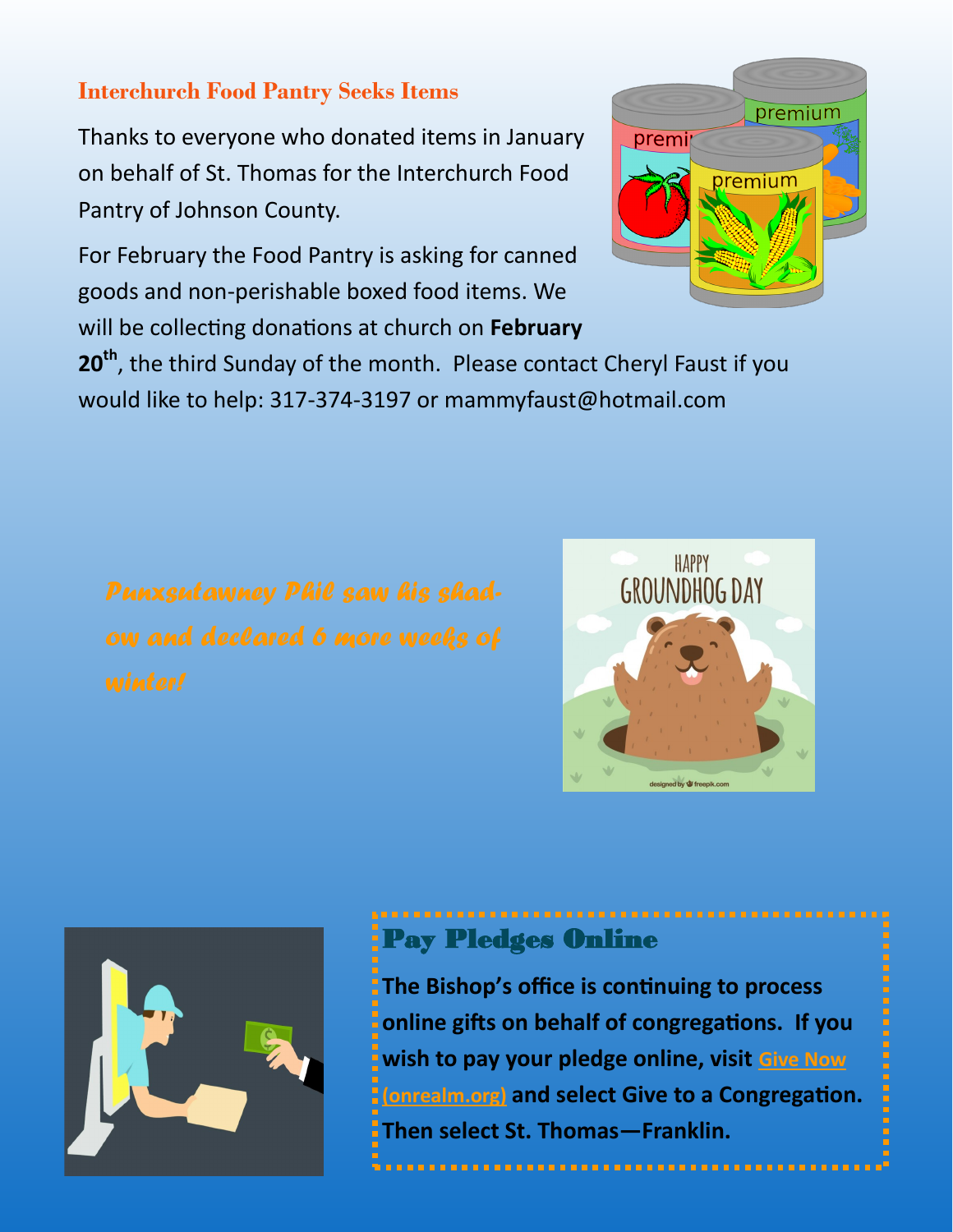## **The Altar Guild Ministry**

The Altar Guild, as known to the Episcopal Church, serves under the direction of the Rector. The main responsibility of the Altar Guild is to prepare for worship. Being a member of the Altar Guild is a labor of love and an important commitment, one that gives you the opportunity to be an integral part of the worship at St. Thomas. This important ministry is open to those men and women who desire to help prepare for the Sunday Eucharist and other services. If you would like to learn more concerning the Altar Guild ministry, please contact Marti Ramsey, Karen Smith or Fr. Whitney.



#### **Adult Education Begins February 13th**

Adult Education Forums will start meeting once a month February through May at 9:00 Sunday mornings. We will be studying saints and sainthood in the Anglican tradition.

The opening session will be February  $13<sup>th</sup>$ . I will provide an introduction and overview of sainthood in the Episcopal Church. On March 13<sup>th</sup>. Fr. Whitney will lead a session on Thomas Cranmer. He was the main figure in the English Reformation, primarily known for the first Book of Common Prayer.

On April 3<sup>rd</sup>, Joshua Craft-Rutan will give a presentation on Mary of Egypt, one of the "Desert Mothers." The final discussion will be May  $8<sup>th</sup>$  and the leader and topic will be announced later.

--Marikay Kapke